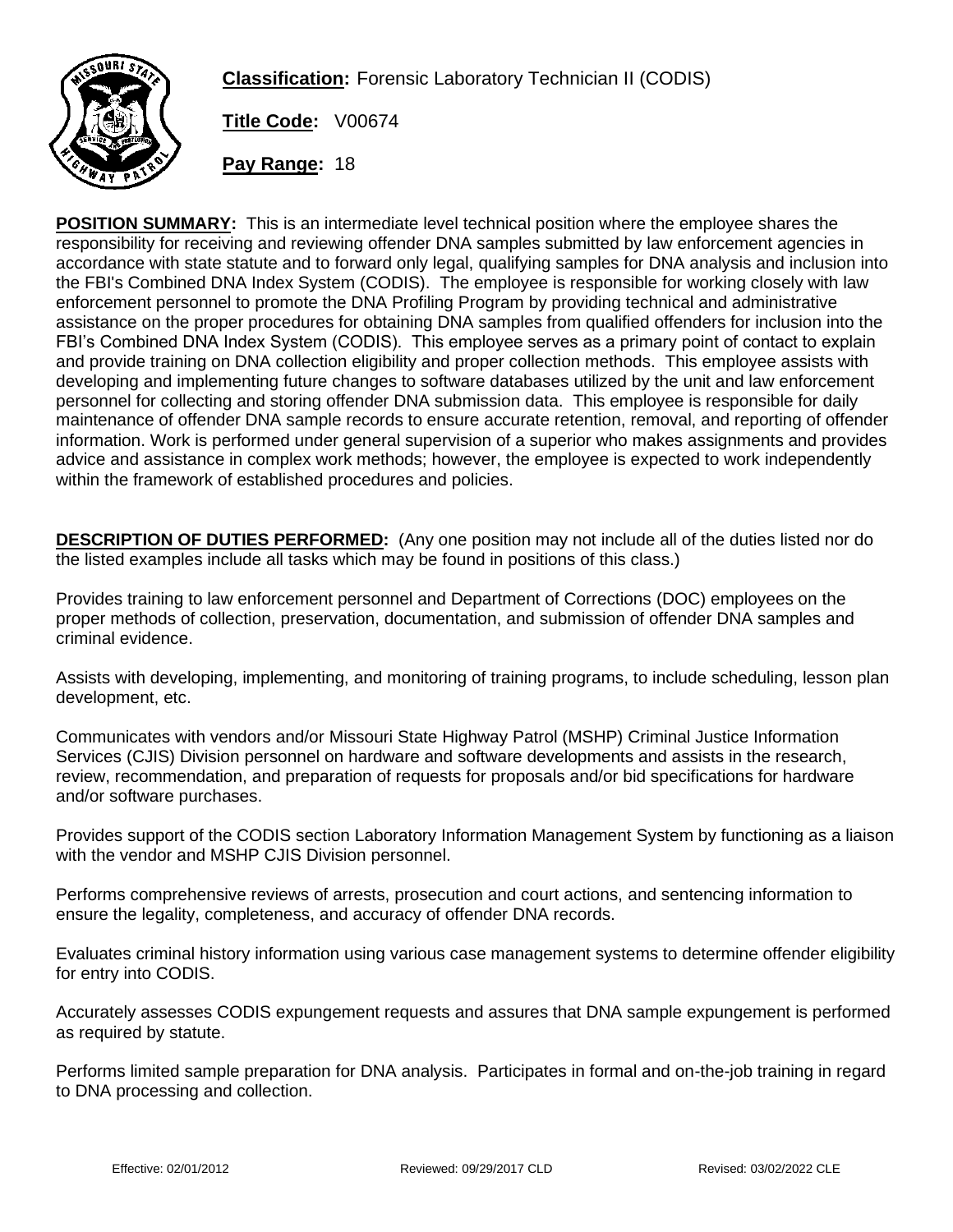## **Classification:** Forensic Laboratory Technician II (CODIS) **Page 2**

Prepares evidence and exhibits; maintains report files; issues periodic and special reports as assigned.

Assists instructors conducting training of law enforcement personnel about DNA processing and collection.

Participates in the proficiency testing program for the section if applicable.

Reviews procedure manuals, publications, etc. within the chosen/related discipline.

Performs job related travel as required, to include overnight stays.

Performs other related duties as assigned.

## **REQUIRED KNOWLEDGE, SKILLS, AND ABILITIES:** Ability to read English effectively.

Ability to communicate in English clearly and concisely, both orally and in writing.

Working knowledge of safety rules and procedures associated with laboratory equipment and chemicals.

Ability to perform work in accordance with prescribed procedures, make accurate observations of test results, and prepare accurate records and reports.

Ability to compile and prepare information for presentations.

Ability to maintain composure while under cross-examination in regard to personal and scientific qualifications and defend laboratory findings in court.

Ability to work with restricted, highly sensitive information in a confidential and professional manner.

Ability to establish and maintain effective working relations with others.

Ability to property use laboratory equipment, computer and photography equipment, and chemicals.

Ability to work with material that may be biohazardous or of a sexual nature relating to criminal activity (e.g. written material, photographs, and/or verbal language, etc.).

Ability to work hours as assigned.

Possess or ability to obtain a valid Missouri Driver license.

Ability to perform job-related travel (e.g. appearing in court, attending and conducting training meetings and seminars, etc.)

Working knowledge about the collection, examination, and preparation of evidence.

Ability to distinguish colors necessary to perform laboratory tests.

Working knowledge of compliance criteria established by the ANSI-ASQ National Accreditations Board (ANAB).

Ability to effectively plan, develop, and organize materials for use in training programs.